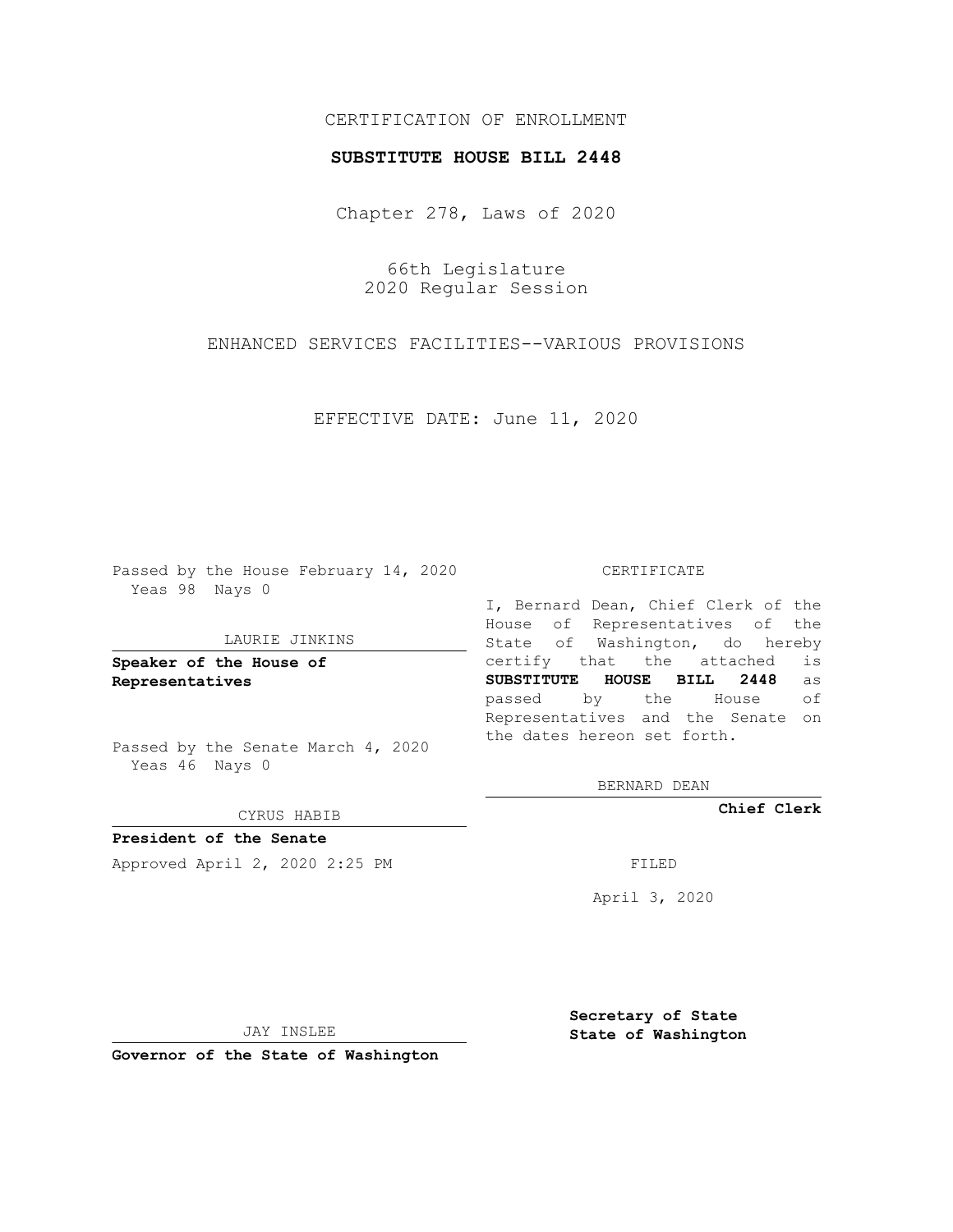## **SUBSTITUTE HOUSE BILL 2448**

Passed Legislature - 2020 Regular Session

**State of Washington 66th Legislature 2020 Regular Session**

**By** House Health Care & Wellness (originally sponsored by Representatives Schmick, Chambers, and Cody)

READ FIRST TIME 02/07/20.

 AN ACT Relating to enhanced services facilities; amending RCW 70.97.030, 70.97.040, 70.97.050, 70.97.060, 70.97.070, 70.97.080, 70.97.100, 70.97.160, 70.97.200, 70.97.220, 70.129.005, 70.129.010, and 70.129.160; and reenacting and amending RCW 70.97.010.

5 BE IT ENACTED BY THE LEGISLATURE OF THE STATE OF WASHINGTON:

6 **Sec. 1.** RCW 70.97.010 and 2019 c 444 s 14 and 2019 c 325 s 5022 7 are each reenacted and amended to read as follows:

8 The definitions in this section apply throughout this chapter 9 unless the context clearly requires otherwise.

10 (1) (("Antipsychotic medications" means that class of drugs 11 primarily used to treat serious manifestations of mental illness 12 associated with thought disorders, which includes but is not limited 13 to atypical antipsychotic medications.

14 (2) "Attending staff" means any person on the staff of a public 15 or private agency having responsibility for the care and treatment of 16 a patient.

17 (3) "Commitment" means the determination by a court that an 18 individual should be detained for a period of either evaluation or 19 treatment, or both, in an inpatient or a less restrictive setting.

20 (4) "Conditional release" means a modification of a commitment 21 that may be revoked upon violation of any of its terms.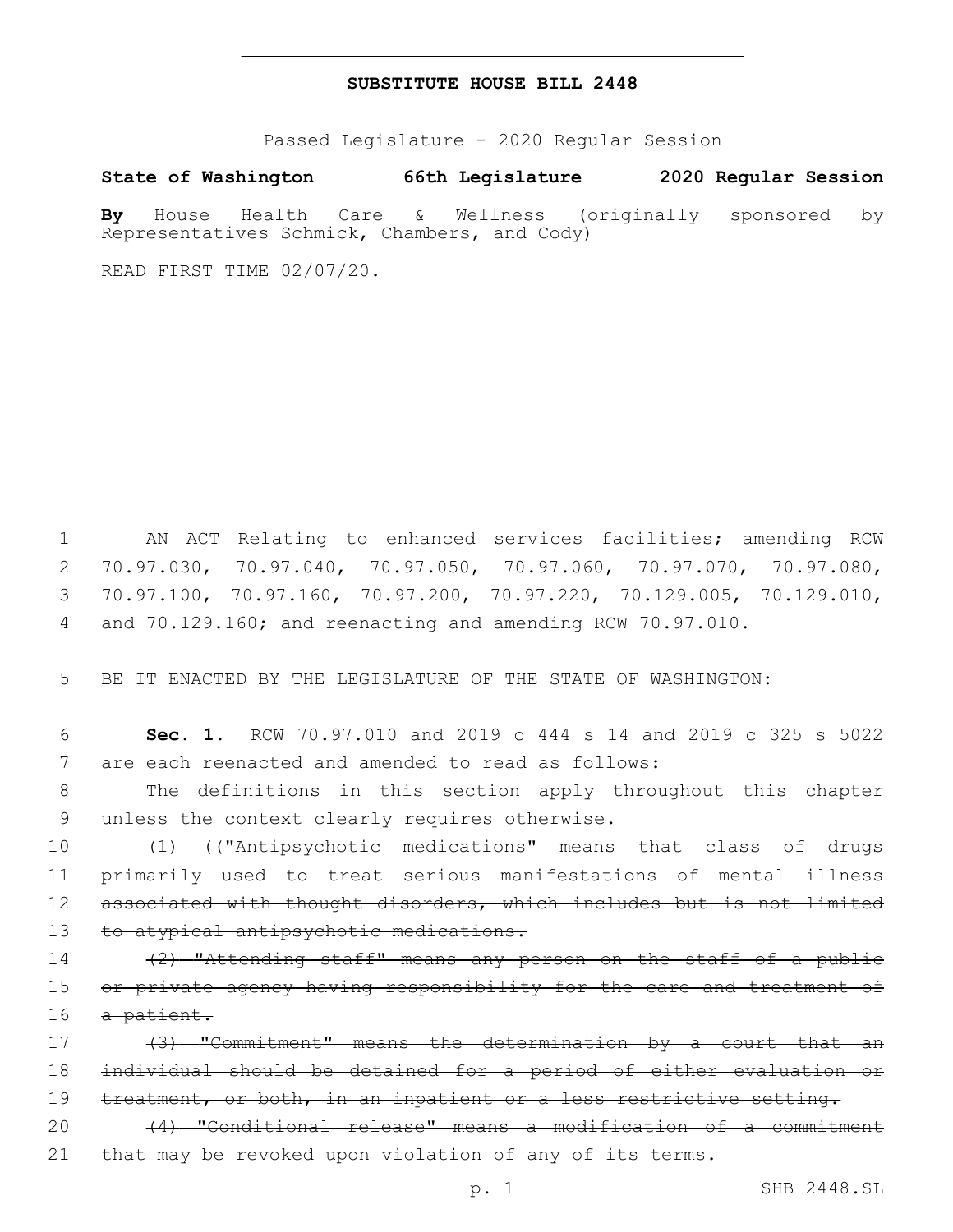1 (5) "Custody" means involuntary detention under chapter 71.05 2 RCW, uninterrupted by any period of unconditional release from 3 commitment from a facility providing involuntary care and treatment.

4 (6))) "Behavioral health disorder" means either a mental 5 disorder, a substance use disorder, or co-occurring mental disorder 6 and substance use disorder.

7 (2) "Department" means the department of social and health 8 services.

9 (((7) "Designated crisis responder" has the same meaning as in 10 chapter 71.05 RCW.

11 (8) "Detention" or "detain" means the lawful confinement of an 12 individual under chapter 71.05 RCW.

13 (9)) (3) "Detention" or "detain" means the lawful confinement of 14 an individual under chapter 71.05 RCW.

15 (4) "Discharge" means ((the termination of facility authority. 16 The commitment may remain in place, be terminated, or be amended by 17 eourt order)) a transfer to another facility or setting.

18  $((+10))$   $(5)$  "Enhanced services facility" means a facility that 19 provides ((treatment)) support and services to persons for whom acute 20 inpatient treatment is not medically necessary ((and who have been 21 determined by the department to be inappropriate for placement in 22 other licensed facilities due to the complex needs that result in 23 behavioral and security issues)).

24 (((11)) (6) "Expanded community services program" means a nonsecure program of enhanced behavioral and residential support provided to long-term and residential care providers serving specifically eligible clients who would otherwise be at risk for hospitalization at state hospital geriatric units.

29 (((412))) (7) "Facility" means an enhanced services facility.

30 (((13) "Gravely disabled" means a condition in which an 31 individual, as a result of a mental disorder, as a result of the use 32 of alcohol or other psychoactive chemicals, or both:

33 (a) Is in danger of serious physical harm resulting from a 34 failure to provide for his or her essential human needs of health or 35 safety; or

 (b) Manifests severe deterioration in routine functioning evidenced by repeated and escalating loss of cognitive or volitional control over his or her actions and is not receiving such care as is essential for his or her health or safety.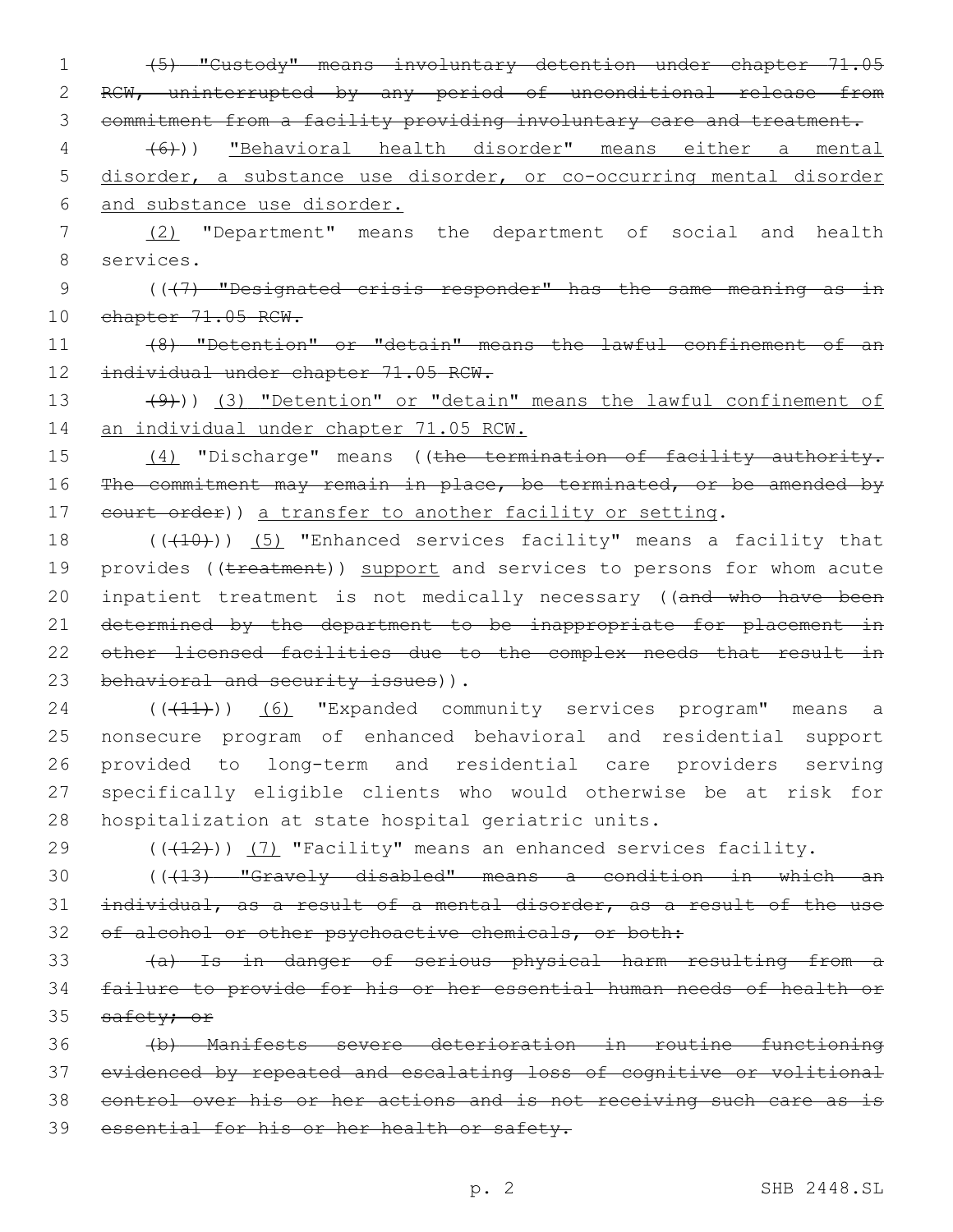(14) "History of one or more violent acts" refers to the period 2 of time ten years before the filing of a petition under this chapter 3 or chapter 71.05 RCW, excluding any time spent, but not any violent acts committed, in a mental health facility or a long-term alcoholism or drug treatment facility, or in confinement as a result of a criminal conviction.

7 (15) "Licensed physician" means a person licensed to practice 8 medicine or osteopathic medicine and surgery in the state of 9 Washington.

10 (16) "Likelihood of serious harm" means:

11 (a) A substantial risk that:

12 (i) Physical harm will be inflicted by an individual upon his or 13 her own person, as evidenced by threats or attempts to commit suicide 14 or inflict physical harm on oneself;

15 (ii) Physical harm will be inflicted by an individual upon 16 another, as evidenced by behavior that has caused such harm or that 17 places another person or persons in reasonable fear of sustaining 18 such harm; or

19 (iii) Physical harm will be inflicted by an individual upon the 20 property of others, as evidenced by behavior that has caused 21 substantial loss or damage to the property of others; or

22 (b) The individual has threatened the physical safety of another 23 and has a history of one or more violent acts.

24 (17)) (8) "Mental disorder" means any organic, mental, or 25 emotional impairment that has substantial adverse effects on an 26 individual's cognitive or volitional functions.

27 (((18))) (9) "Mental health professional" means a psychiatrist, psychologist, psychiatric nurse, or social worker, and such other mental health professionals as may be defined by rules adopted by the secretary under the authority of chapter 71.05 RCW.

31 ((+19)) (10) "Professional person" means a mental health professional and also ((means)) includes a physician, registered nurse, and such others as may be defined in rules adopted by the secretary pursuant to the provisions of this chapter.

 $((+20))$   $(11)$  "Psychiatrist" means a person having a license as a physician and surgeon in this state who has in addition completed three years of graduate training in psychiatry in a program approved by the American medical association or the American osteopathic association and is certified or eligible to be certified by the 40 American board of psychiatry and neurology.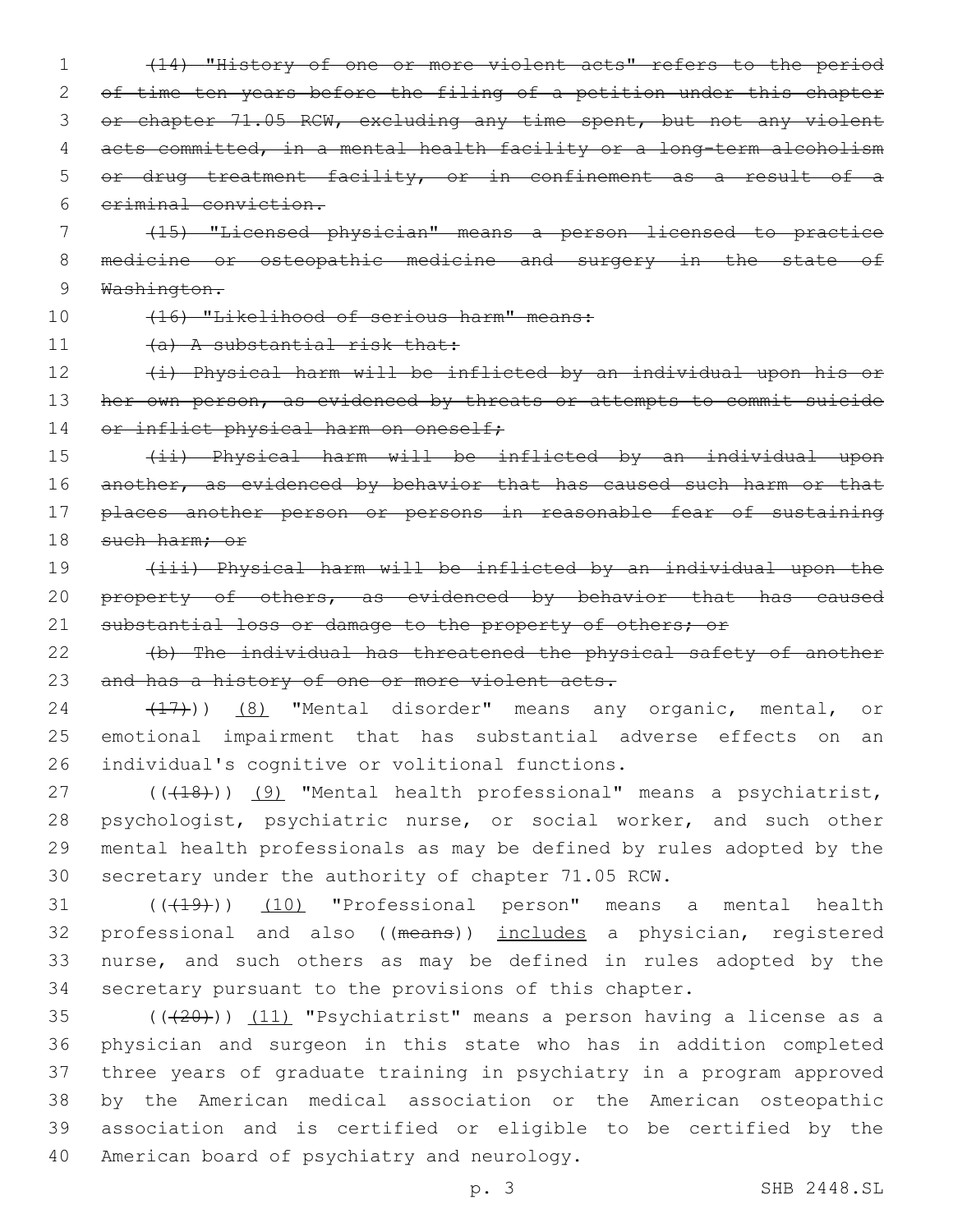1 (( $(21)$ )) (12) "Psychologist" means a person who has been licensed 2 as a psychologist under chapter 18.83 RCW.

 (((22) "Registration records" include all the records of the authority, department, behavioral health administrative services organizations, managed care organizations, treatment facilities, and other persons providing services to such entities which identify individuals who are receiving or who at any time have received 8 services for mental illness.

9 (23) "Release" means legal termination of the commitment under 10 chapter 71.05 RCW.

11 (24))) (13) "Resident" means a person admitted to an enhanced 12 services facility.

13 (((25))) (14) "Secretary" means the secretary of the department 14 or the secretary's designee.

15 ((426) "Significant change" means:

16 (a) A deterioration in a resident's physical, mental, or 17 psychosocial condition that has caused or is likely to cause clinical 18 complications or life-threatening conditions; or

19 (b) An improvement in the resident's physical, mental, or 20 psychosocial condition that may make the resident eligible for 21 release or for treatment in a less intensive or less secure setting.

22  $(27)$ ))  $(15)$  "Social worker" means a person with a master's or 23 further advanced degree from a social work educational program 24 accredited and approved as provided in RCW 18.320.010.

25 (((28))) (16) "Substance use disorder" means a cluster of cognitive, behavioral, and physiological symptoms indicating that an individual continues using the substance despite significant substance-related problems. The diagnosis of a substance use disorder is based on a pathological pattern of behaviors related to the use of 30 the substances.

31 (((29))) (17) "Substance use disorder professional" means a 32 person certified as a substance use disorder professional by the 33 department of health under chapter 18.205 RCW.

34 (( $+30$ ) "Treatment" means the broad range of emergency, detoxification, residential, inpatient, and outpatient services and care, including diagnostic evaluation, mental health or substance use disorder education and counseling, medical, psychiatric, psychological, and social service care, vocational rehabilitation, and career counseling, which may be extended to persons with mental 40 disorders, substance use disorders, or both, and their families.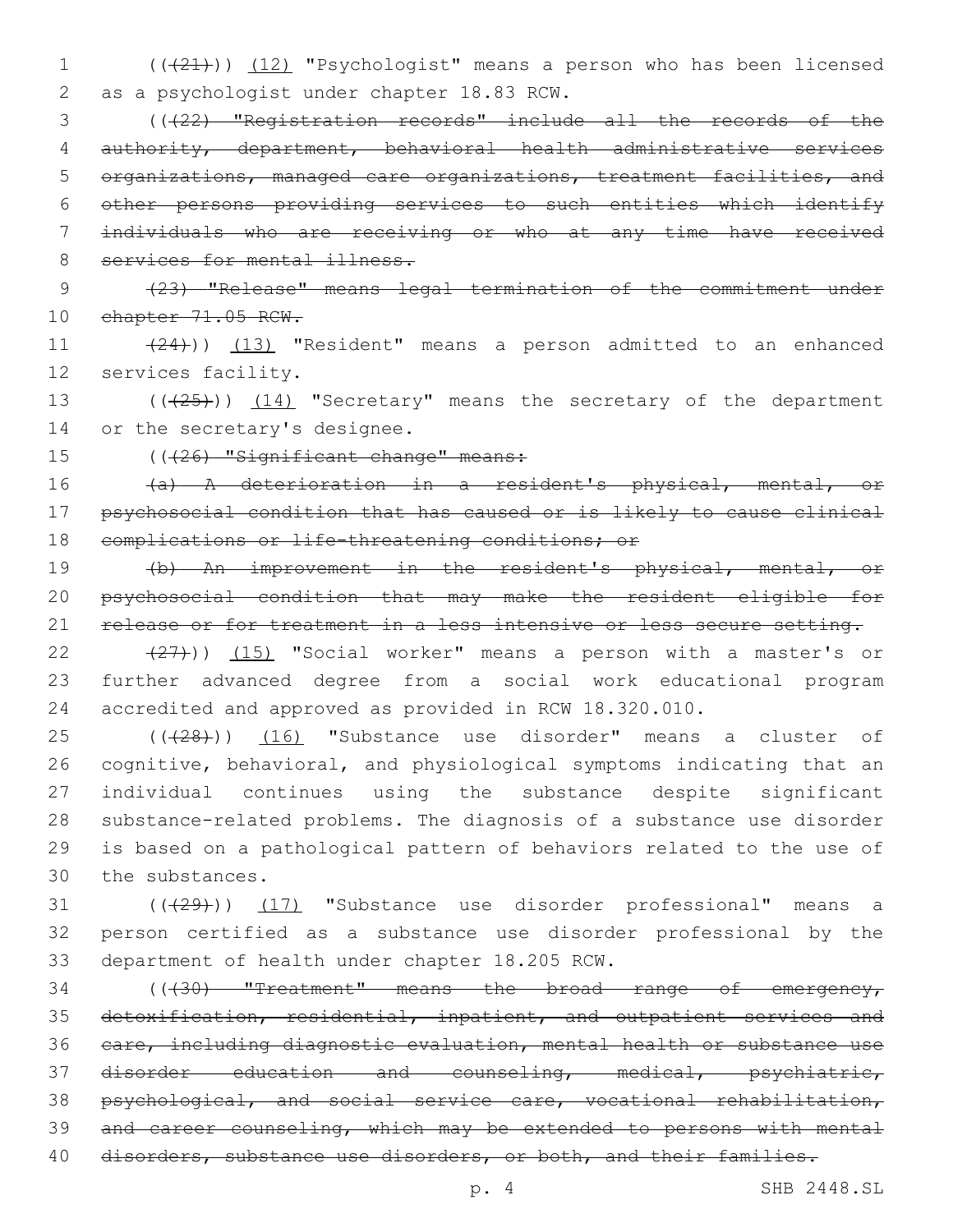(31) "Treatment records" include registration and all other records concerning individuals who are receiving or who at any time 3 have received services for mental illness, which are maintained by 4 the department or the health care authority, by behavioral health administrative services organizations or their staffs, managed care organizations contracted with the health care authority under chapter 74.09 RCW or their staffs, and by treatment facilities. "Treatment records" do not include notes or records maintained for personal use by an individual providing treatment services for the department, the health care authority, behavioral health administrative services 11 organizations, managed care organizations, or a treatment facility if 12 the notes or records are not available to others. 13 (32) "Violent act" means behavior that resulted in homicide,

14 attempted suicide, nonfatal injuries, or substantial damage to 15 property.))

16 **Sec. 2.** RCW 70.97.030 and 2019 c 444 s 15 are each amended to 17 read as follows:

18 A person, eighteen years old or older, may be admitted to an 19 enhanced services facility if he or she meets the criteria in 20 subsections (1) through  $((43))$   $(4)$  of this section:

21 (1) The person requires: (a) Daily care by or under the 22 supervision of a mental health professional((<del>, substance use disorder</del> 23  $\frac{1}{1}$  professional,) or nurse; (( $\frac{1}{1}$ ) and (b) assistance with three or 24 more activities of daily living; and

25 (2) The person has: (a) A ((mental disorder, chemical dependency 26 disorder, or both)) behavioral health disorder; (b) an organic or 27 traumatic brain injury; or (c) a cognitive impairment that results in 28 symptoms or behaviors requiring supervision and ((facility)) support 29 services; ((and))

30 (3) The person has been assessed by the department to need the 31 services provided in an enhanced services facility; and

32 (4) The person has ((two or more of the following:

33 (a) Self-endangering behaviors that are frequent or difficult to 34 manage;

35 (b) Aggressive, threatening, or assaultive behaviors that create 36 a risk to the health or safety of other residents or staff, or a 37 significant risk to property and these behaviors are frequent or 38 difficult to manage;

39 (c) Intrusive behaviors that put residents or staff at risk;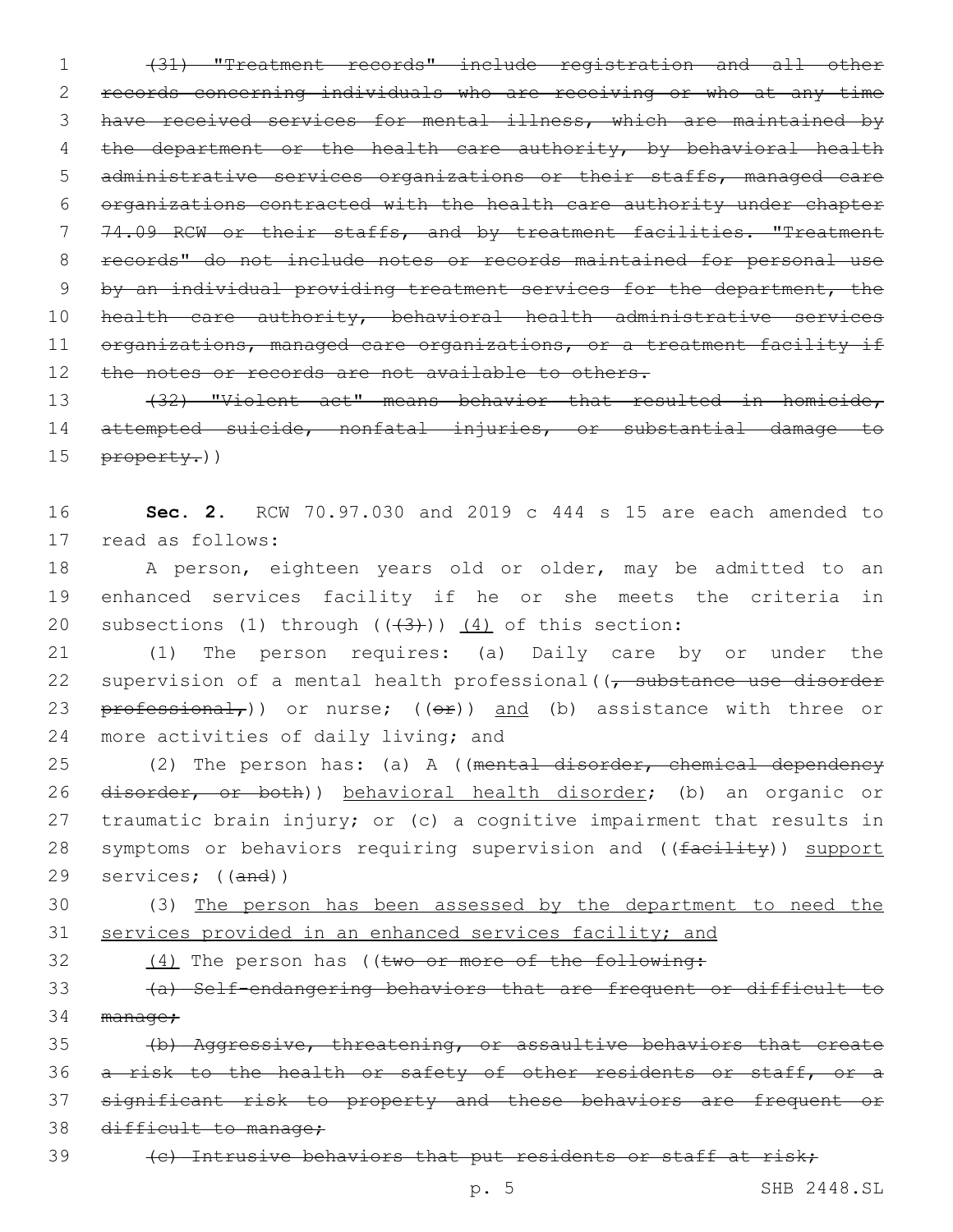| 1           | (d) Complex medication needs and those needs include psychotropic     |
|-------------|-----------------------------------------------------------------------|
| 2           | medications;                                                          |
| 3           | (e) A history of or likelihood of unsuccessful placements in          |
| 4           | either a licensed facility or other state facility or a history of    |
| 5           | rejected applications for admission to other licensed facilities      |
| 6           | based on the person's behaviors, history, or security needs;          |
| 7           | (f) A history of frequent or protracted mental health                 |
| $8\,$       | hospitalizations;                                                     |
| $\mathsf 9$ | $(q)$ A history of offenses against a person or felony offenses       |
| 10          | that created substantial damage to property)) been assessed as        |
| 11          | medically and psychiatrically stable and two or more of the following |
| 12          | apply:                                                                |
| 13          | (a) Is currently residing in a state mental hospital or               |
| 14          | psychiatric unit of a hospital and the hospital has found the person  |
| 15          | to be ready for discharge;                                            |
| 16          | Has a history of an inability to remain medically or<br>(b)           |
| 17          | psychiatrically stable for more than six months;                      |
| 18          | (c) Has exhibited serious challenging behaviors within the last       |
| 19          | year;                                                                 |
| 20          | (d) Has complex medication needs and an inability to manage these     |
| 21          | medications, which has affected their ability to live in the          |
| 22          | community;                                                            |
| 23          | (e) Has a history of or likelihood of unsuccessful placements in      |
| 24          | other licensed long-term care facilities or a history of rejected     |
| 25          | applications for admission to other licensed facilities based on the  |
| 26          | person's behaviors, history, or needs;                                |
| 27          | (f) Has a history of frequent or prolonged behavioral health          |
| 28          | disorder-related hospitalizations; or                                 |
| 29          | (g) Requires caregiving staff with training in providing              |
| 30          | behavioral supports to adults with challenging behaviors.             |
|             |                                                                       |
| 31          | Sec. 3. RCW 70.97.040 and 2013 c 23 s 179 are each amended to         |
| 32          | read as follows:                                                      |
| 33          | $((+1)$ (a) Every person who is a resident of an enhanced services    |
| 34          | facility shall be entitled to all the rights set forth in this        |
| 35          | chapter, and chapters 71.05 and 70.96A RCW, and shall retain all      |
| 36          | rights not denied him or her under these chapters.                    |
| 37          | (b) No person shall be presumed incompetent as a consequence of       |
| 38          | receiving an evaluation or voluntary or involuntary treatment for a   |
| 39          | mental disorder, chemical dependency disorder, or both, under this    |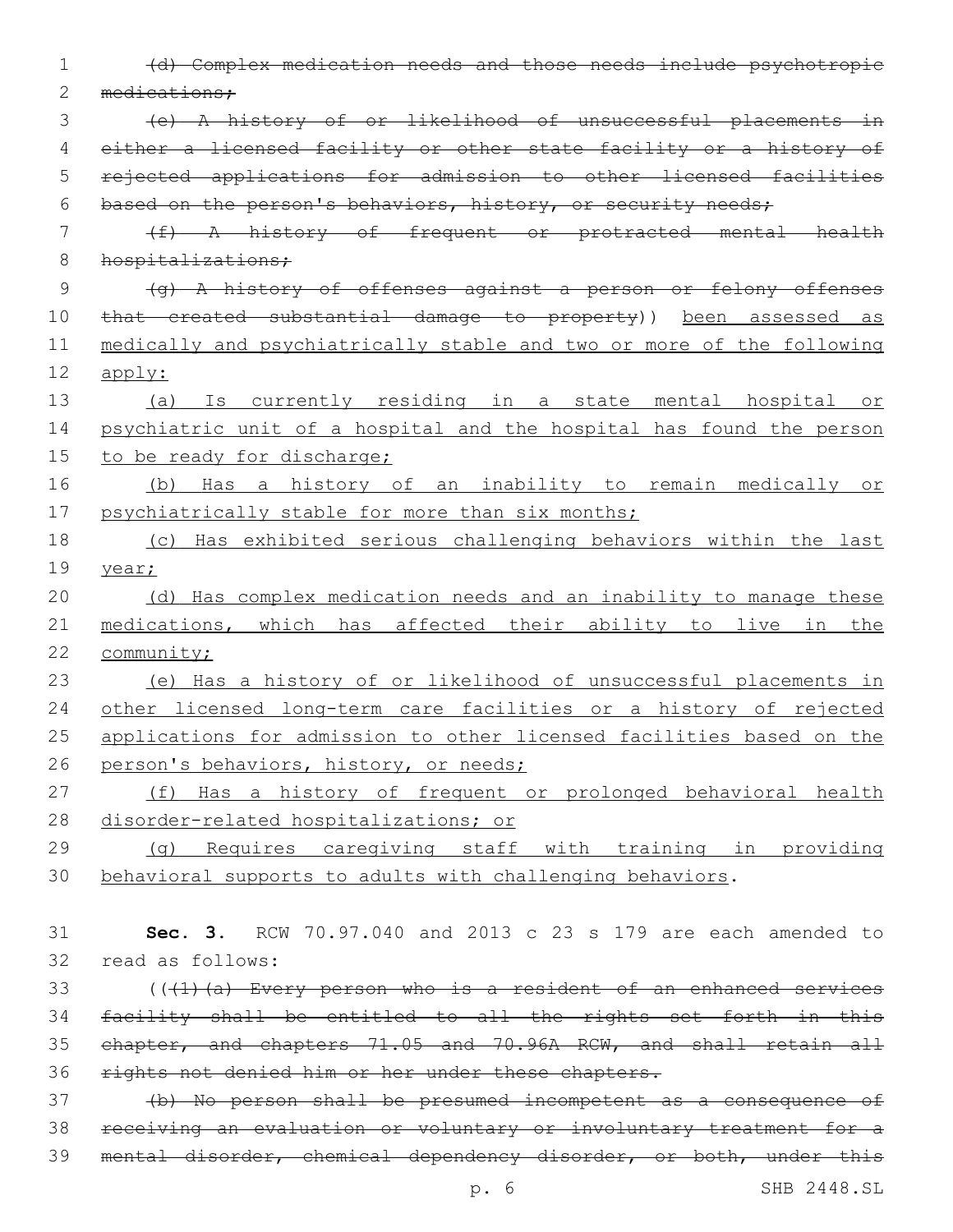1 chapter, or chapter 71.05 or 70.96A RCW, or any prior laws of this 2 state dealing with mental illness. Competency shall not be determined 3 or withdrawn except under the provisions of chapter 10.77 or 11.88 4 RCW.

 (c) At the time of his or her treatment planning meeting, every resident of an enhanced services facility shall be given a written statement setting forth the substance of this section. The department 8 shall by rule develop a statement and process for informing residents of their rights in a manner that is likely to be understood by the 10 resident.

11 (2) Every resident of an enhanced services facility shall have 12 the right to adequate care and individualized treatment.

13 (3) The provisions of this chapter shall not be construed to deny 14 to any person treatment by spiritual means through prayer in 15 accordance with the tenets and practices of a church or religious 16 denomination.

17 (4) Persons receiving evaluation or treatment under this chapter 18 shall be given a reasonable choice of an available physician or other 19 professional person qualified to provide such services.

20 (5) The physician-patient privilege or the psychologist-client 21 privilege shall be deemed waived in proceedings under this chapter 22 relating to the administration of antipsychotic medications. As to 23 other proceedings under chapter 10.77, 70.96A, or 71.05 RCW, the 24 privileges shall be waived when a court of competent jurisdiction in 25 its discretion determines that such waiver is necessary to protect 26 either the detained person or the public.

27 (6) Insofar as danger to the person or others is not created, 28 each resident of an enhanced services facility shall have, in 29 addition to other rights not specifically withheld by law, the 30 following rights, a list of which shall be prominently posted in all 31 facilities, institutions, and hospitals providing such services:

32 (a) To wear his or her own clothes and to keep and use his or her 33 own personal possessions, except when deprivation of same is 34 essential to protect the safety of the resident or other persons;

35 (b) To keep and be allowed to spend a reasonable sum of his or 36 her own money for canteen expenses and small purchases;

37 (c) To have access to individual storage space for his or her 38 <del>private use;</del>

39 (d) To have visitors at reasonable times;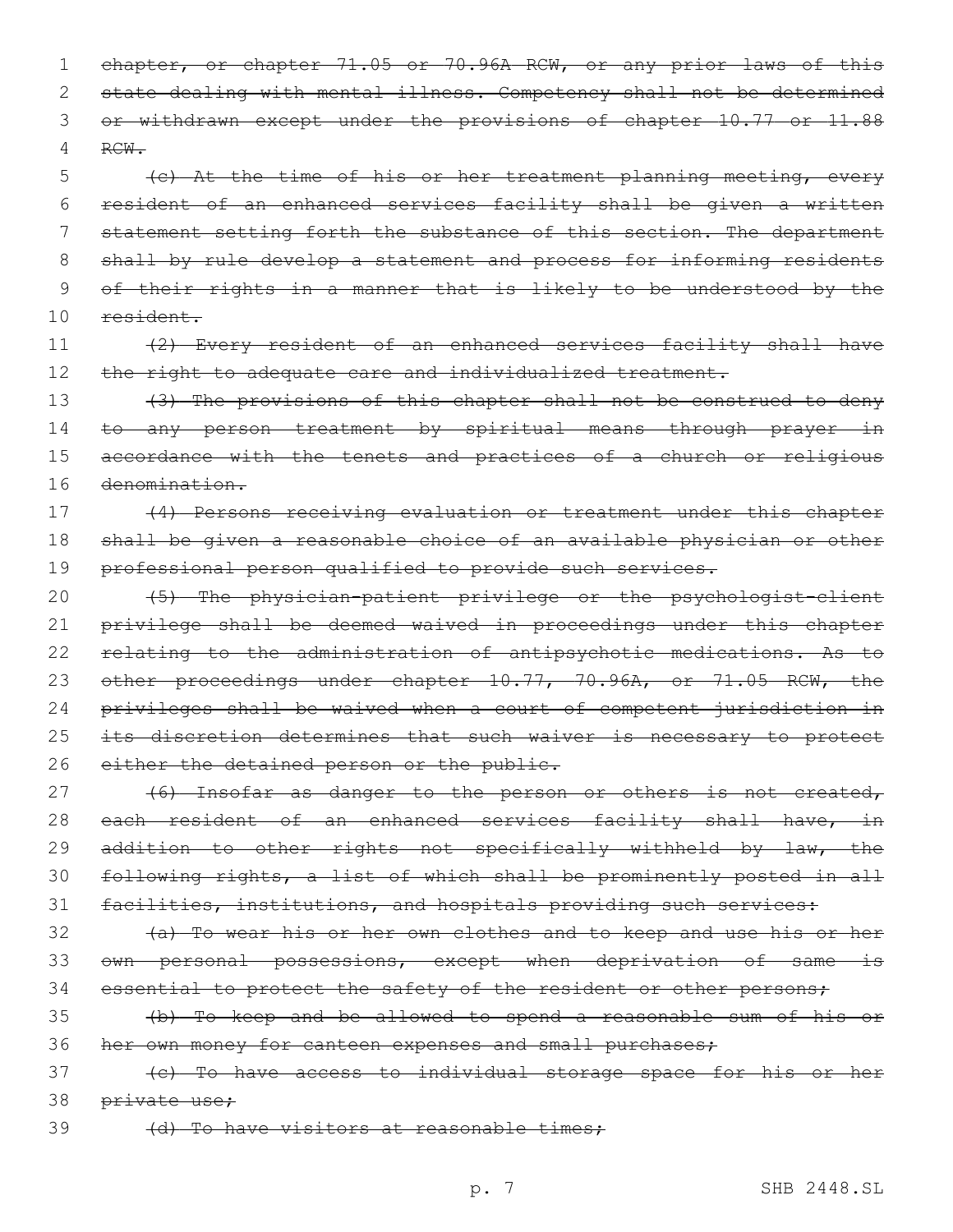| 1  | (e) To have reasonable access to a telephone, both to make and        |
|----|-----------------------------------------------------------------------|
| 2  | receive confidential calls, consistent with an effective treatment    |
| 3  | program;                                                              |
| 4  | (f) To have ready access to letter writing materials, including       |
| 5  | stamps, and to send and receive uncensored correspondence through the |
| 6  | $ma1 + sr$                                                            |
| 7  | (g) Not to consent to the administration of antipsychotic             |
| 8  | medications beyond the hearing conducted pursuant to RCW 71.05.215 or |
| 9  | 71.05.217, or the performance of electroconvulsant therapy, or        |
| 10 | surgery, except emergency lifesaving surgery, unless ordered by a     |
| 11 | court under RCW 71.05.217;                                            |
| 12 | (h) To discuss and actively participate in treatment plans and        |
| 13 | decisions with professional persons;                                  |
| 14 | (i) Not to have psychosurgery performed on him or her under any       |
| 15 | eireumstances:                                                        |
| 16 | (i) To dispose of property and sign contracts unless such person      |
| 17 | has been adjudicated an incompetent in a court proceeding directed to |
| 18 | that particular issue; and                                            |
| 19 | (k) To complain about rights violations or conditions and request     |
| 20 | the assistance of a mental health ombuds or representative of         |
| 21 | Washington protection and advocacy. The facility may not prohibit or  |
| 22 | interfere with a resident's decision to consult with an advocate of   |
| 23 | his or her choice.                                                    |
| 24 | (7) Nothing contained in this chapter shall prohibit a resident       |
| 25 | from petitioning by writ of habeas corpus for release.                |
| 26 | (8) Nothing in this section permits any person to knowingly           |
| 27 | violate a no-contact order or a condition of an active judgment and   |
| 28 | sentence or active supervision by the department of corrections.      |
| 29 | (9) A person has a right to refuse placement, except where            |
| 30 | subject to commitment, in an enhanced services facility. No person    |
| 31 | shall be denied other department services solely on the grounds that  |
| 32 | he or she has made such a refusal.                                    |
| 33 | (10) A person has a right to appeal the decision of the               |
| 34 | department that he or she is eligible for placement at an enhanced    |
| 35 | services facility, and shall be given notice of the right to appeal   |
| 36 | in a format that is accessible to the person with instructions        |
| 37 | regarding what to do if the person wants to appeal.)) Every person    |
| 38 | who is a resident of an enhanced services facility shall be entitled  |
| 39 | to all of the rights set forth in chapter 70.129 RCW.                 |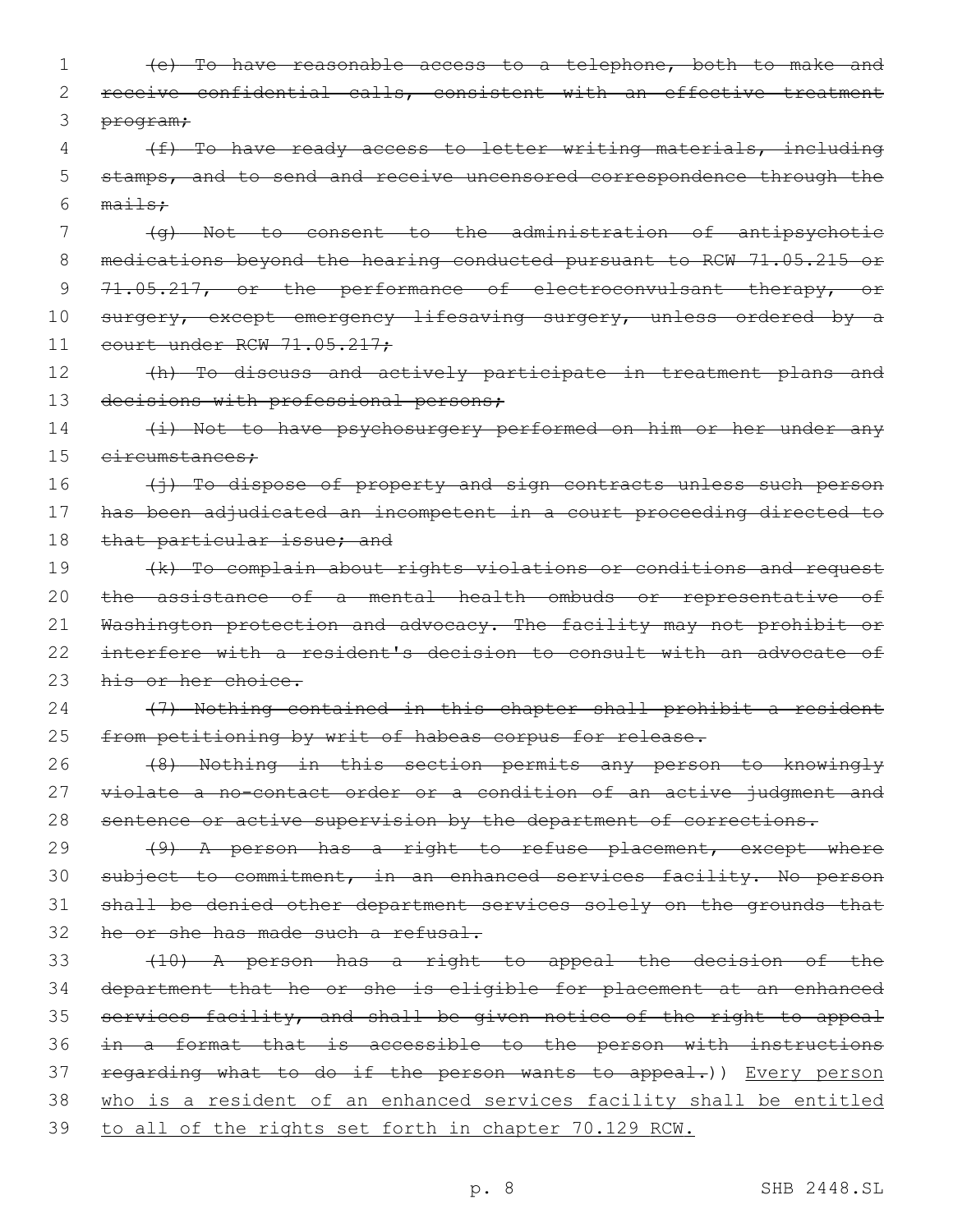**Sec. 4.** RCW 70.97.050 and 2005 c 504 s 407 are each amended to 2 read as follows:

 ((A person who is gravely disabled or presents a likelihood of serious harm as a result of a mental or chemical dependency disorder or co-occurring mental and chemical dependency disorders)) An individual served in a facility has a right to refuse antipsychotic medication. ((Antipsychotic medication may be administered over the 8 person's objections only pursuant to RCW 71.05.215 or 71.05.217.))

 **Sec. 5.** RCW 70.97.060 and 2012 c 10 s 51 are each amended to 10 read as follows:

 (1)(a) The department shall not license an enhanced services facility that serves any residents under sixty-five years of age for 13 a capacity to exceed sixteen residents.

 (b) The department may contract for services for the operation of enhanced services facilities only to the extent that funds are 16 specifically provided for that purpose.

 (2) The facility shall provide an appropriate level of 18 ((security)) supervision for the characteristics, behaviors, and 19 legal status of the residents.

 (3) An enhanced services facility may hold only one license but, to the extent permitted under state and federal law and medicaid requirements, a facility may be located in the same building as 23 another licensed facility, provided that:

 (a) The enhanced services facility is in a location that is totally separate and discrete from the other licensed facility; and

 (b) The two facilities maintain separate staffing, unless an exception to this is permitted by the department in rule.

 (4) Nursing homes under chapter 18.51 RCW, assisted living facilities under chapter 18.20 RCW, or adult family homes under chapter 70.128 RCW, that become licensed as facilities under this chapter shall be deemed to meet the applicable state and local rules, regulations, permits, and code requirements. All other facilities are required to meet all applicable state and local rules, regulations, 34 permits, and code requirements.

 **Sec. 6.** RCW 70.97.070 and 2005 c 504 s 409 are each amended to read as follows:36

 (1) The enhanced services facility shall complete a comprehensive assessment for each resident within fourteen days of admission, and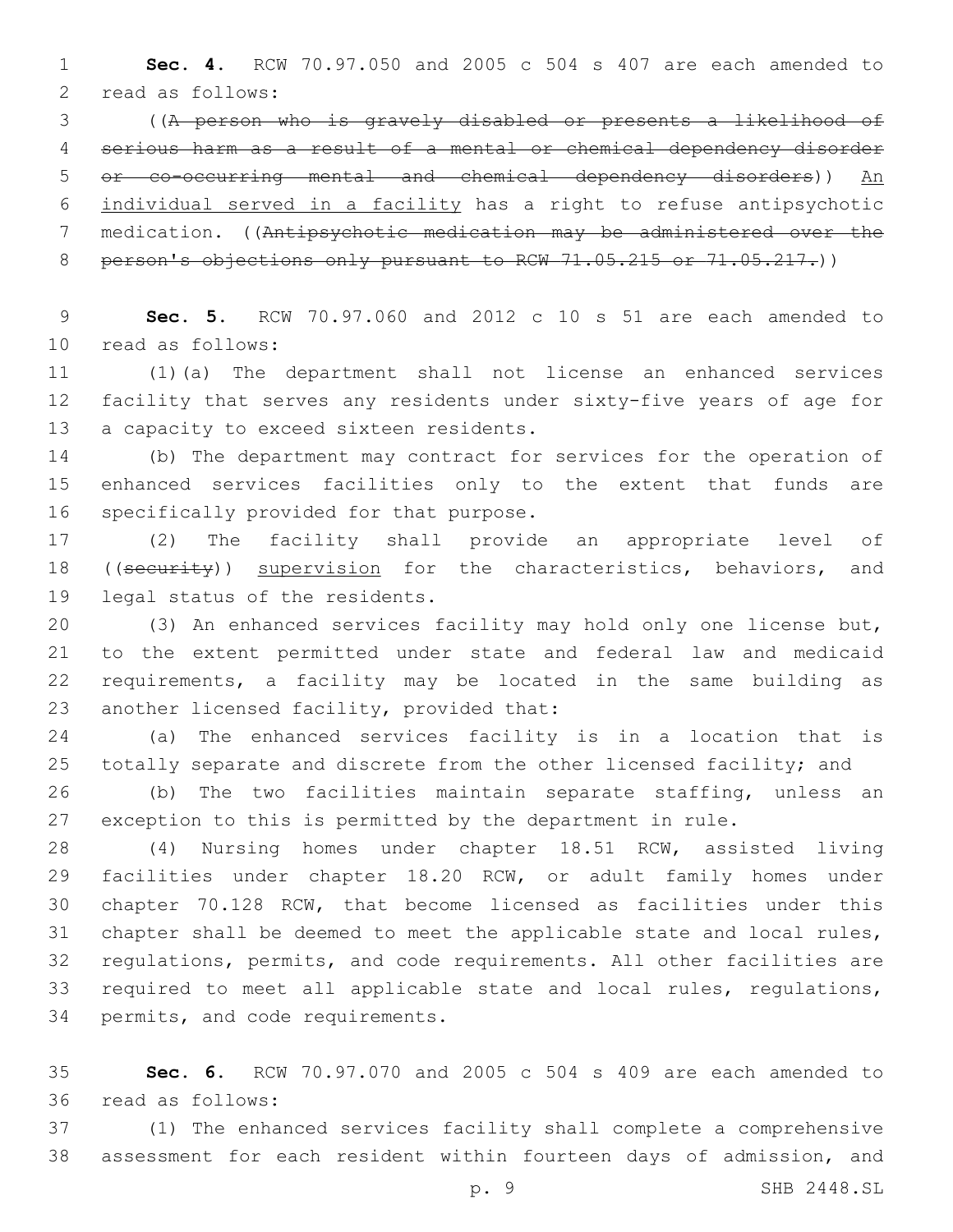1 the assessments shall be repeated upon a significant change in the 2 resident's condition or, at a minimum, every one hundred eighty days 3 if there is no significant change in condition.

 (2) The enhanced services facility shall develop an 5 individualized ((treatment)) behavior support plan for each resident based on the comprehensive assessment and any other information in the person's record. The plan shall be updated as necessary, and shall include a plan for appropriate transfer or discharge and reintegration into the community. Where the person is under the supervision of the department of corrections, the facility shall collaborate with the department of corrections to maximize treatment 12 outcomes and reduce the likelihood of reoffense.

13 (3) The plan shall maximize the opportunities for independence, 14 recovery, employment, the resident's participation in ((treatment)) 15 service planning decisions, and collaboration with peer-supported 16 services, and provide for care and ((treatment)) services in the 17 least restrictive manner appropriate to the individual resident, and, 18 where relevant, to any court orders with which the resident must 19 comply.

20 **Sec. 7.** RCW 70.97.080 and 2005 c 504 s 410 are each amended to 21 read as follows:

22 (1) An enhanced services facility must have sufficient numbers of 23 staff with the appropriate credentials and training to provide 24 residents with the following appropriate care and ((treatment)) 25 disorder support:

26 (a) ((Mental)) Behavioral health ((treatment)) support;

- 27 (b) Medication services;
- 28 (c) Assistance with the activities of daily living;

29 (d) ((Medical or habilitative treatment)) Skilled nursing and 30 support to acquire medical and behavioral health disorder services 31 from local community providers;

- 32 (e) Dietary services; and
- 33 (f) ((Security)) Supervision((; and

34 (g) Chemical dependency treatment)).

 (2) Where an enhanced services facility specializes in medically fragile persons with ((mental disorders)) behavioral health 37 conditions, the on-site staff must include at least one licensed nurse twenty-four hours per day. The nurse must be a registered nurse for at least sixteen hours per day. If the nurse is not a registered

p. 10 SHB 2448.SL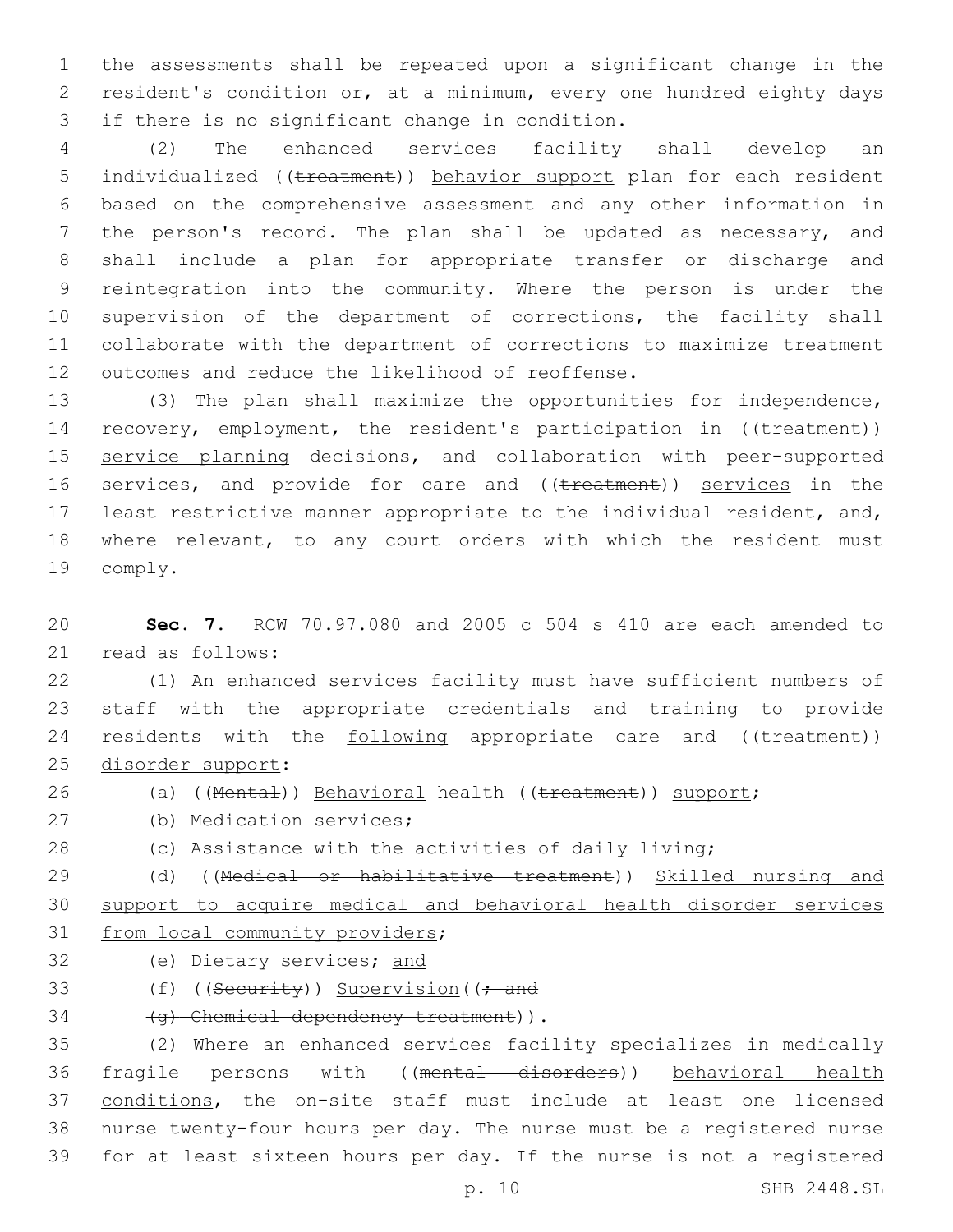nurse, a registered nurse or a doctor must be on call during the 2 remaining eight hours.

 (3) Any employee or other individual who will have unsupervised access to vulnerable adults must successfully pass a background 5 inquiry check.

 **Sec. 8.** RCW 70.97.100 and 2013 c 23 s 180 are each amended to 7 read as follows:

 (1) The department shall establish licensing rules for enhanced services facilities to serve the populations defined in this chapter.

 (2) No person or public or private agency may operate or maintain an enhanced services facility without a license, which must be 12 renewed annually.

 (3) A licensee shall have the following readily accessible and available for review by the department, residents, families of 15 residents, and the public:

 (a) Its license to operate and a copy of the department's most recent inspection report and any recent complaint investigation 18 reports issued by the department;

19 (b) Its written policies and procedures for all ((treatment,)) 20 care( $(\tau)$ ) and services provided directly or indirectly by the 21 facility; and

 (c) The department's toll-free complaint number, which shall also 23 be posted in a clearly visible place and manner.

 (4) Enhanced services facilities shall maintain a grievance procedure that meets the requirements of rules established by the 26 department.

 (5) No facility shall discriminate or retaliate in any manner against a resident or employee because the resident, employee, or any other person made a complaint or provided information to the department, the long-term care ombuds, Washington protection and 31 advocacy system, or a ((mental)) behavioral health ombuds.

 (6) Each enhanced services facility will post in a prominent place in a common area a notice by the Washington protection and 34 advocacy system providing contact information.

 **Sec. 9.** RCW 70.97.160 and 2005 c 504 s 418 are each amended to 36 read as follows:

 (1) The department shall make or cause to be made at least one inspection of each facility prior to licensure and an unannounced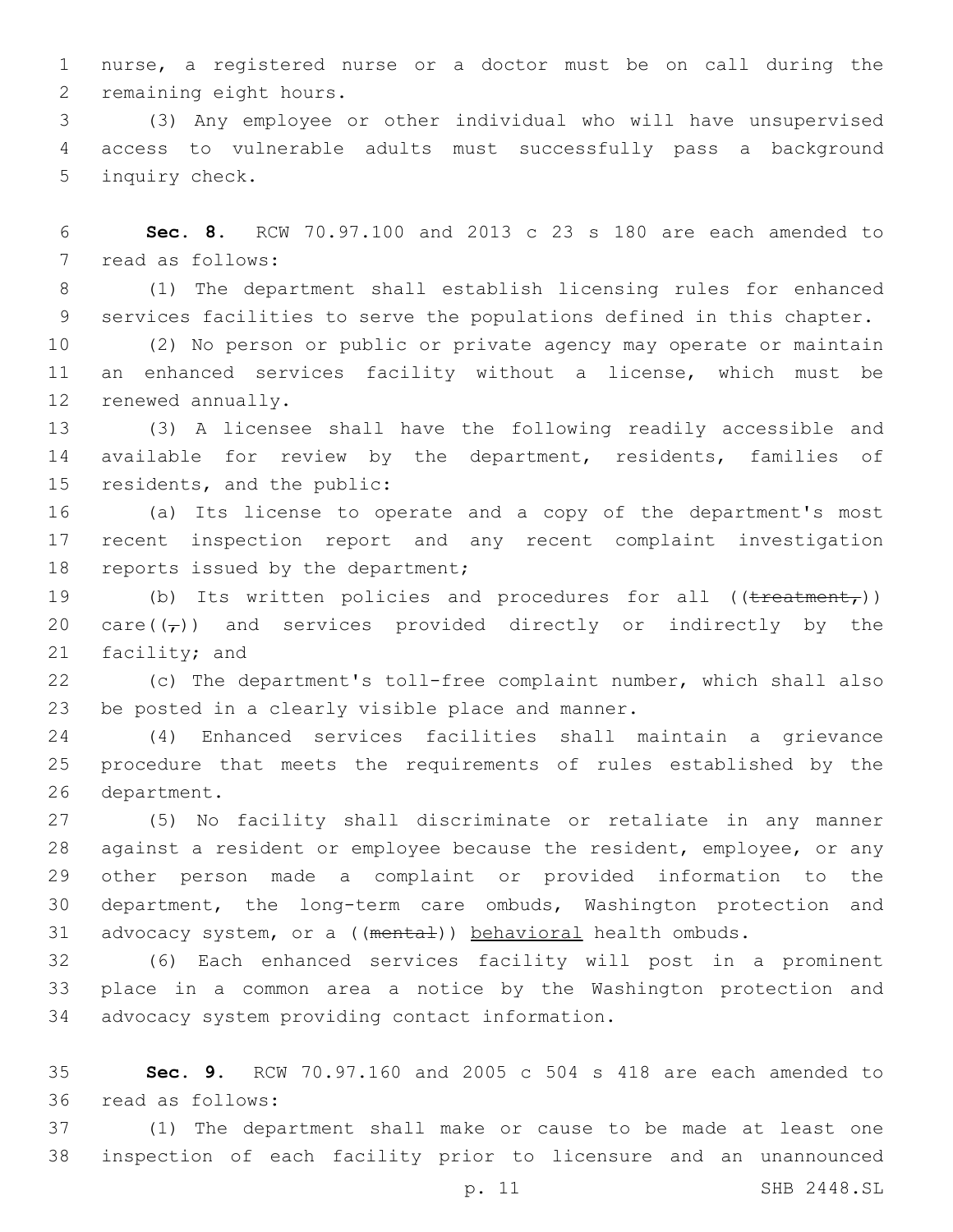full inspection of facilities at least once every eighteen months. The statewide average interval between full facility inspections must 3 be fifteen months.

 (2) Any duly authorized officer, employee, or agent of the department may enter and inspect any facility at any time to determine that the facility is in compliance with this chapter and applicable rules, and to enforce any provision of this chapter. Complaint inspections shall be unannounced and conducted in such a manner as to ensure maximum effectiveness. No advance notice shall be given of any inspection unless authorized or required by federal law.

 (3) During inspections, the facility must give the department access to areas, materials, and equipment used to provide care or support to residents, including resident and staff records, accounts, 14 and the physical premises, including the buildings, grounds, and equipment. The department has the authority to privately interview the provider, staff, residents, and other individuals familiar with 17 resident care and ((treatment)) service plans.

 (4) Any public employee giving advance notice of an inspection in violation of this section shall be suspended from all duties without pay for a period of not less than five nor more than fifteen days.

 (5) The department shall prepare a written report describing the violations found during an inspection, and shall provide a copy of 23 the inspection report to the facility.

 (6) The facility shall develop a written plan of correction for any violations identified by the department and provide a plan of correction to the department within ten working days from the receipt 27 of the inspection report.

 **Sec. 10.** RCW 70.97.200 and 2005 c 504 s 422 are each amended to 29 read as follows:

30 The facility shall:

 (1) Maintain adequate resident records to enable the provision of 32 necessary ((treatment)) behavior support, care, and services and to 33 respond appropriately in emergency situations;

 (2) Comply with all state and federal requirements related to documentation, confidentiality, and information sharing, including 36 chapters 10.77, 70.02, 70.24, ((70.96A,)) and 71.05 RCW; and

 (3) Where possible, obtain signed releases of information designating the department, the facility, and the department of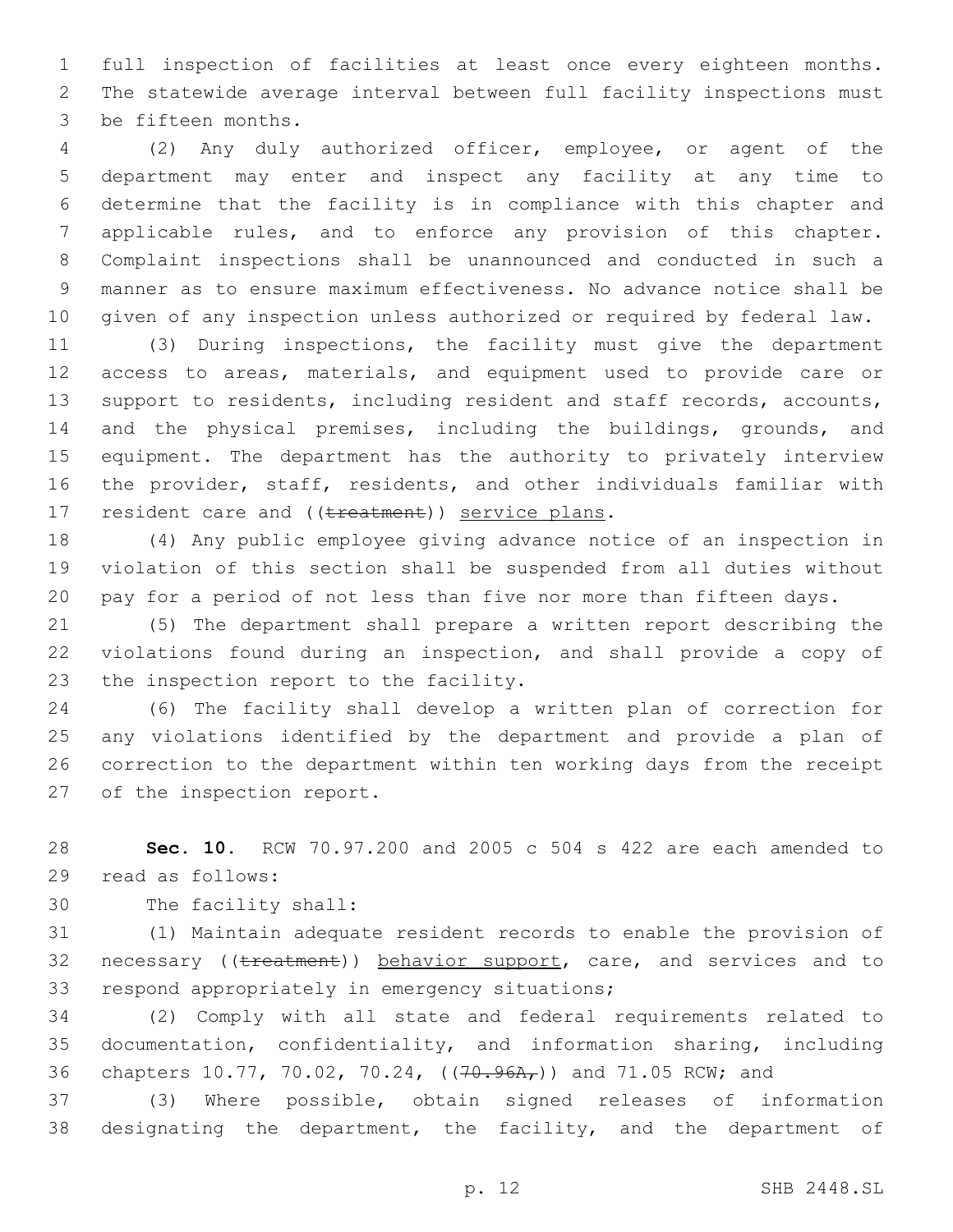corrections where the person is under its supervision, as recipients 2 of health care information.

 **Sec. 11.** RCW 70.97.220 and 2005 c 504 s 424 are each amended to 4 read as follows:

5 No facility providing care and ((treatment)) behavior support for individuals placed in a facility, or agency licensing or placing residents in a facility, acting in the course of its duties, shall be civilly or criminally liable for performing its duties under this chapter, provided that such duties were performed in good faith and 10 without gross negligence.

 **Sec. 12.** RCW 70.129.005 and 2012 c 10 s 57 are each amended to 12 read as follows:

 The legislature recognizes that long-term care facilities are a critical part of the state's long-term care services system. It is the intent of the legislature that individuals who reside in long- term care facilities receive appropriate services, be treated with courtesy, and continue to enjoy their basic civil and legal rights.

 It is also the intent of the legislature that long-term care facility residents have the opportunity to exercise reasonable control over life decisions. The legislature finds that choice, participation, privacy, and the opportunity to engage in religious, political, civic, recreational, and other social activities foster a sense of self-worth and enhance the quality of life for long-term 24 care residents.

 The legislature finds that the public interest would be best served by providing the same basic resident rights in all long-term care settings. Residents in nursing facilities are guaranteed certain rights by federal law and regulation, 42 U.S.C. 1396r and 42 C.F.R. part 483. It is the intent of the legislature to extend those basic rights to residents in veterans' homes, assisted living facilities, 31 enhanced services facilities, and adult family homes.

 The legislature intends that a facility should care for its residents in a manner and in an environment that promotes maintenance or enhancement of each resident's quality of life. A resident should have a safe, clean, comfortable, and homelike environment, allowing the resident to use his or her personal belongings to the extent 37 possible.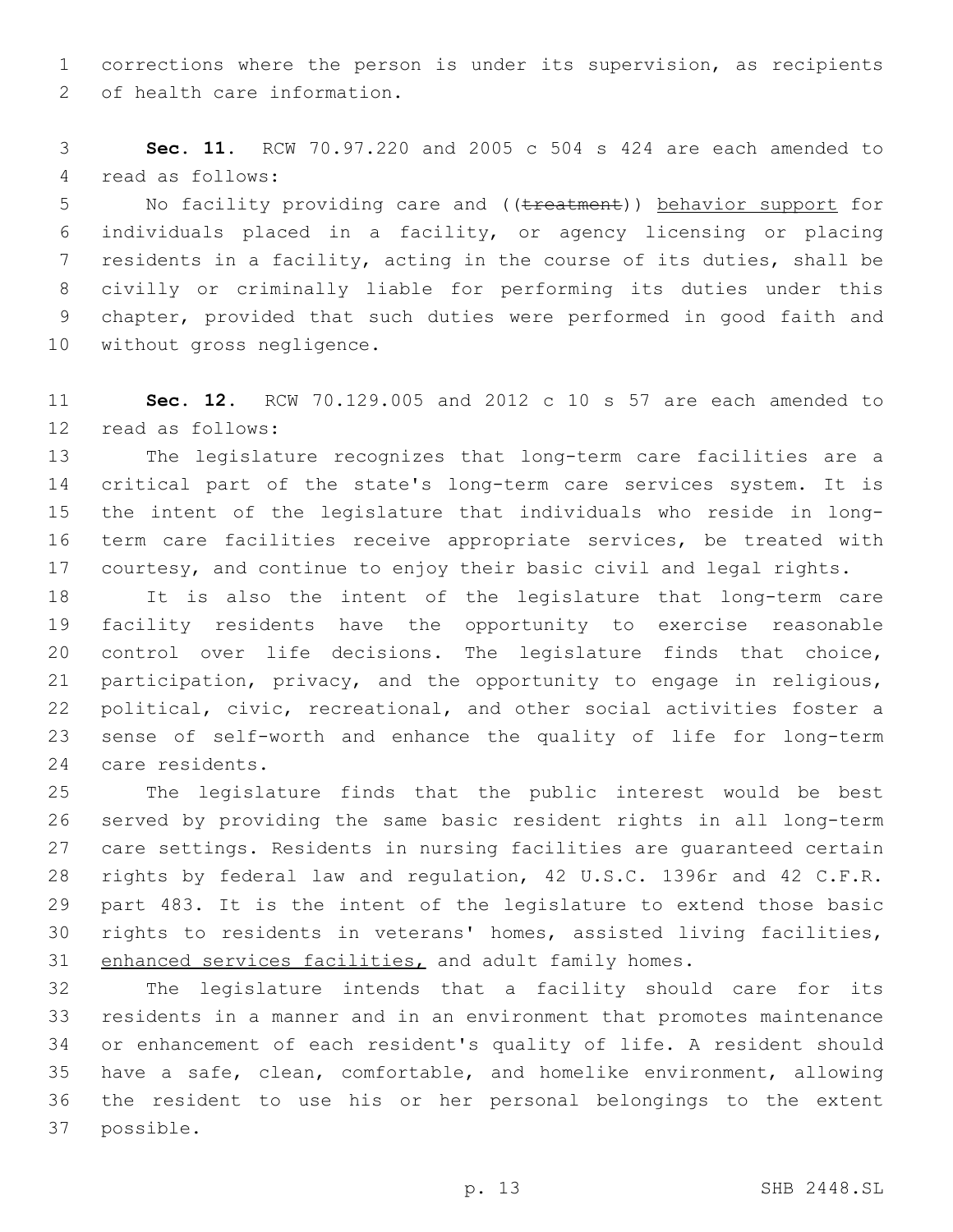**Sec. 13.** RCW 70.129.010 and 1997 c 392 s 203 are each amended to 2 read as follows:

 Unless the context clearly requires otherwise, the definitions in 4 this section apply throughout this chapter.

 (1) "Department" means the department of state government responsible for licensing the provider in question.

(2) "Facility" means a long-term care facility.

 (3) "Long-term care facility" means a facility that is licensed 9 or required to be licensed under chapter 18.20, 70.97, 72.36, or 10 70.128 RCW.

 (4) "Resident" means the individual receiving services in a long- term care facility, that resident's attorney-in-fact, guardian, or other legal representative acting within the scope of their 14 authority.

 (5) "Physical restraint" means a manual method, obstacle, or physical or mechanical device, material, or equipment attached or adjacent to the resident's body that restricts freedom of movement or access to his or her body, is used for discipline or convenience, and not required to treat the resident's medical symptoms.

 (6) "Chemical restraint" means a psychopharmacologic drug that is used for discipline or convenience and not required to treat the 22 resident's medical symptoms.

(7) "Representative" means a person appointed under RCW 7.70.065.

 (8) "Reasonable accommodation" by a facility to the needs of a prospective or current resident has the meaning given to this term under the federal Americans with disabilities act of 1990, 42 U.S.C. Sec. 12101 et seq. and other applicable federal or state 28 antidiscrimination laws and regulations.

 **Sec. 14.** RCW 70.129.160 and 2013 c 23 s 187 are each amended to read as follows:30

 The long-term care ombuds shall monitor implementation of this chapter and determine the degree to which veterans' homes, nursing facilities, adult family homes, enhanced services facilities, and assisted living facilities ensure that residents are able to exercise their rights. The long-term care ombuds shall consult with the departments of health and social and health services, long-term care facility organizations, resident groups, senior citizen organizations, and organizations concerning individuals with disabilities.39